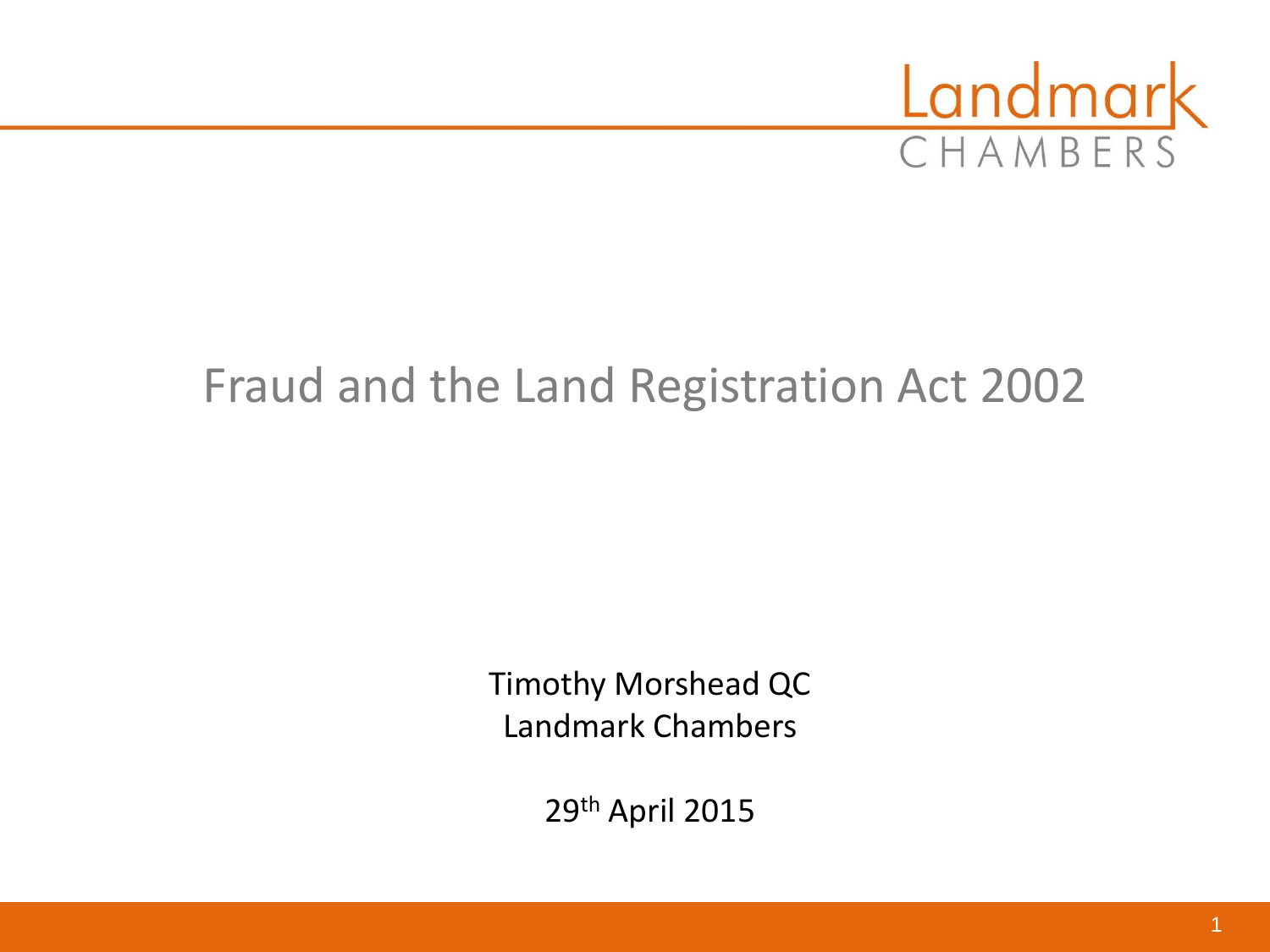#### **Indemnity and overriding interests**

# CHAMBERS

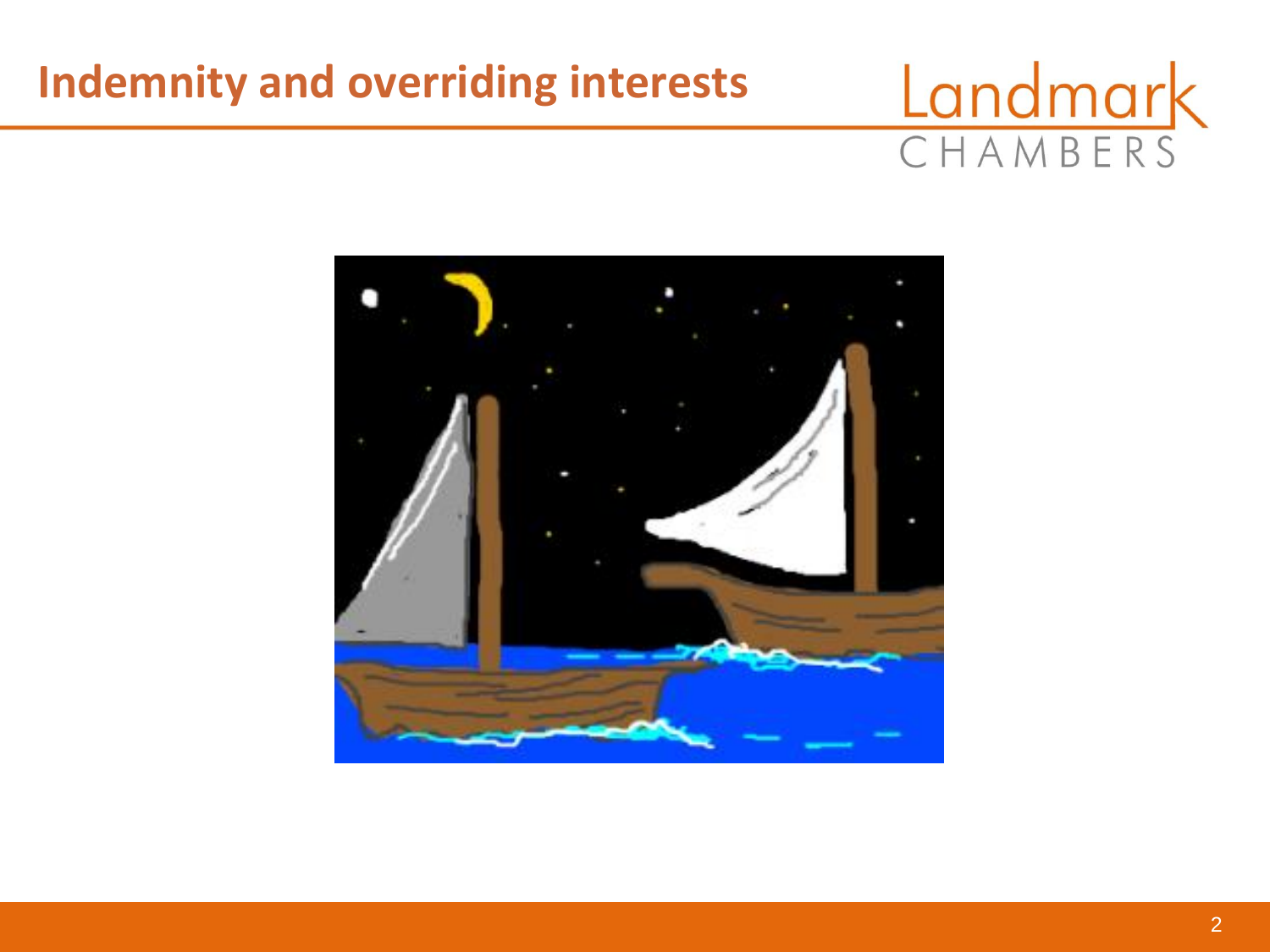

"Where the register is rectified under the principal Act by reason of fraud or mistake which has occurred in a registered disposition for valuable consideration, and which the grantee was not aware of, and could not by the exercise of reasonable care have discovered, the person suffering loss by the rectification shall likewise be entitled to indemnity under this section."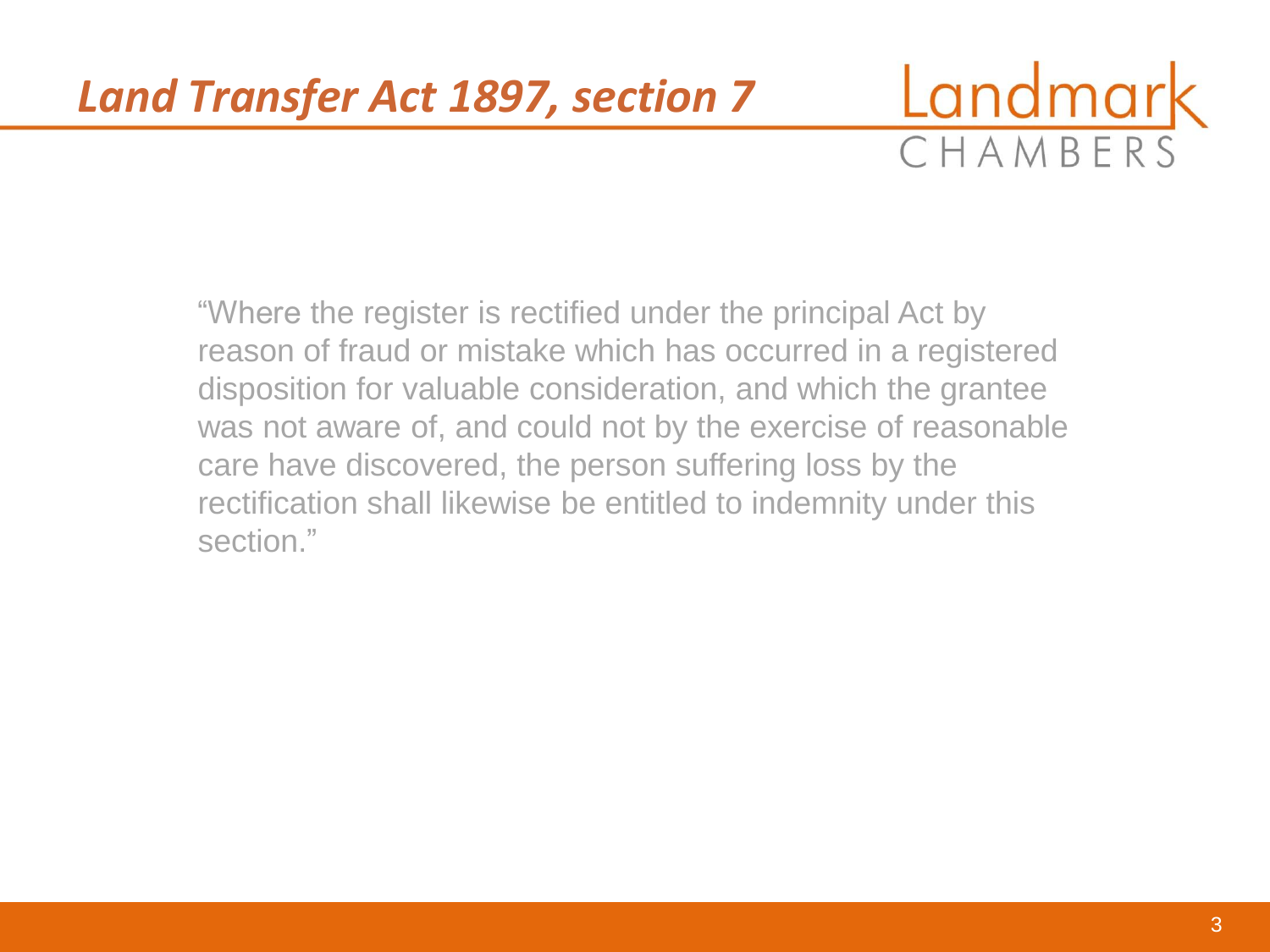#### *A-G v. Odell* **[1906] 2 Ch 47**



- Registered proprietor (Odell) of a charge taking under a forged transfer of the charge
- Registration cancelled
- Kekewich J at first instance: indemnity awarded
- Court of Appeal (Vaughan Williams LJ): no indemnity
- Law Commission's summary: "Because the transfer was a forgery and therefore of no effect, he was not regarded as suffering any loss, even though he had been registered": Law Com 271 para 10.31(2)
- = a case about indemnity + forgery, not indemnity + overriding interests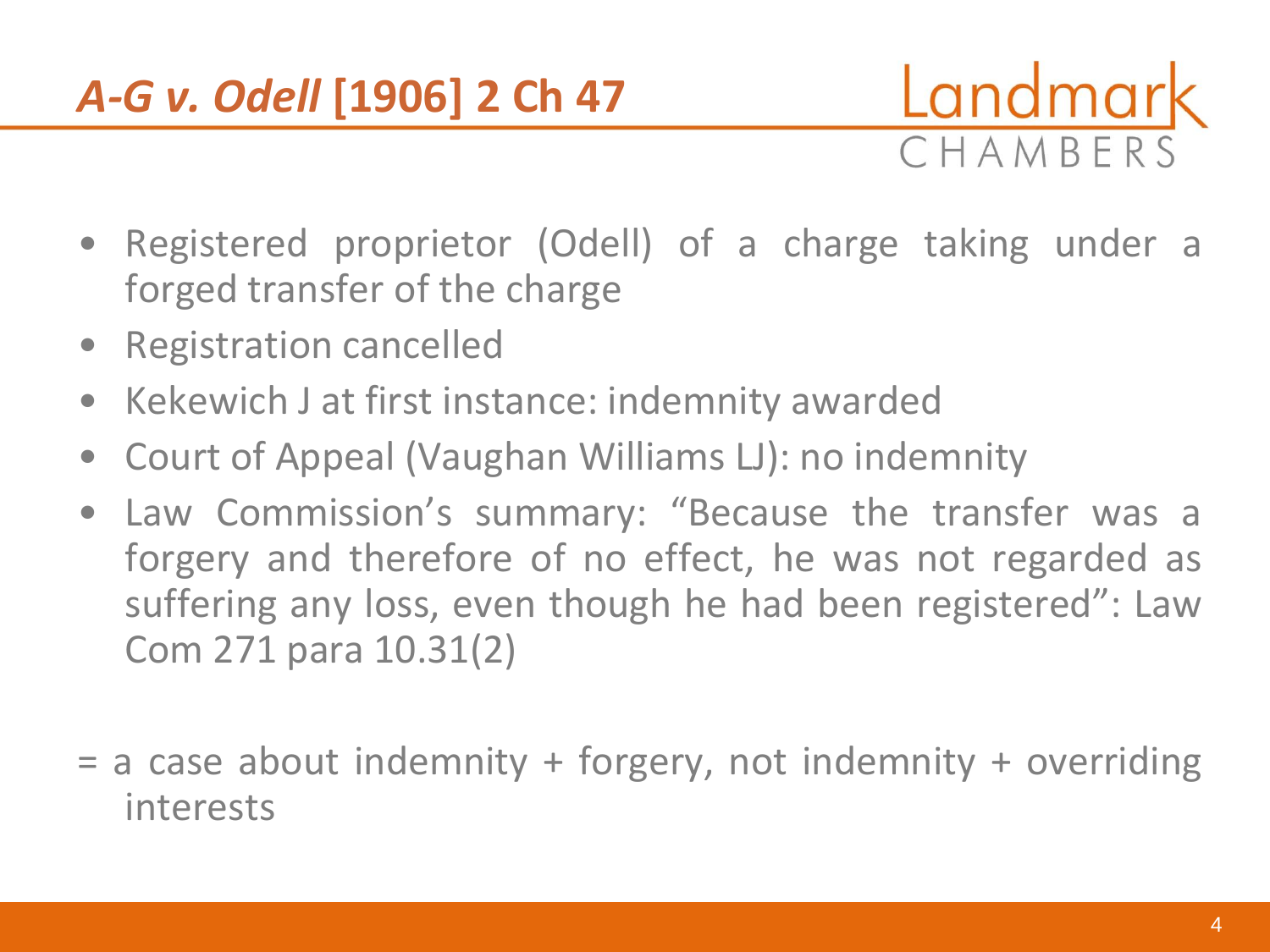## CHAMBERS **Land Registration Act 1925, section 83(4)**

- "(1) Where the register is rectified under this Act, then, subject to the provisions of this Act—
- (a) any person suffering loss by reason of the rectification shall be entitled to be indemnified; and
- (b) if, notwithstanding the rectification, the person in whose favour the register is rectified suffers loss by reason of an error or omission in the register in respect of which it is so rectified, he also shall be entitled to be indemnified.
- …
- (4) Subject to the following provisions of this section, a proprietor of any registered land or charge claiming in good faith under a forged disposition shall, where the register is rectified, be deemed to have suffered loss by reason of such rectification and shall be entitled to be indemnified under this Act.
- (5) No indemnity shall be payable under this Act—
- (a) on account of any loss suffered by a claimant wholly or partly as a result of his own fraud or wholly as a result of his own lack of proper care; …"
- = statutory reversal of *Odell*: excludes the argument that rectification of the register to remove a forged and therefore invalid disposition causes no loss to the registered proprietor because he derived no title from a void disposition.
- = legislation about indemnity + forgery, not indemnity + overriding interests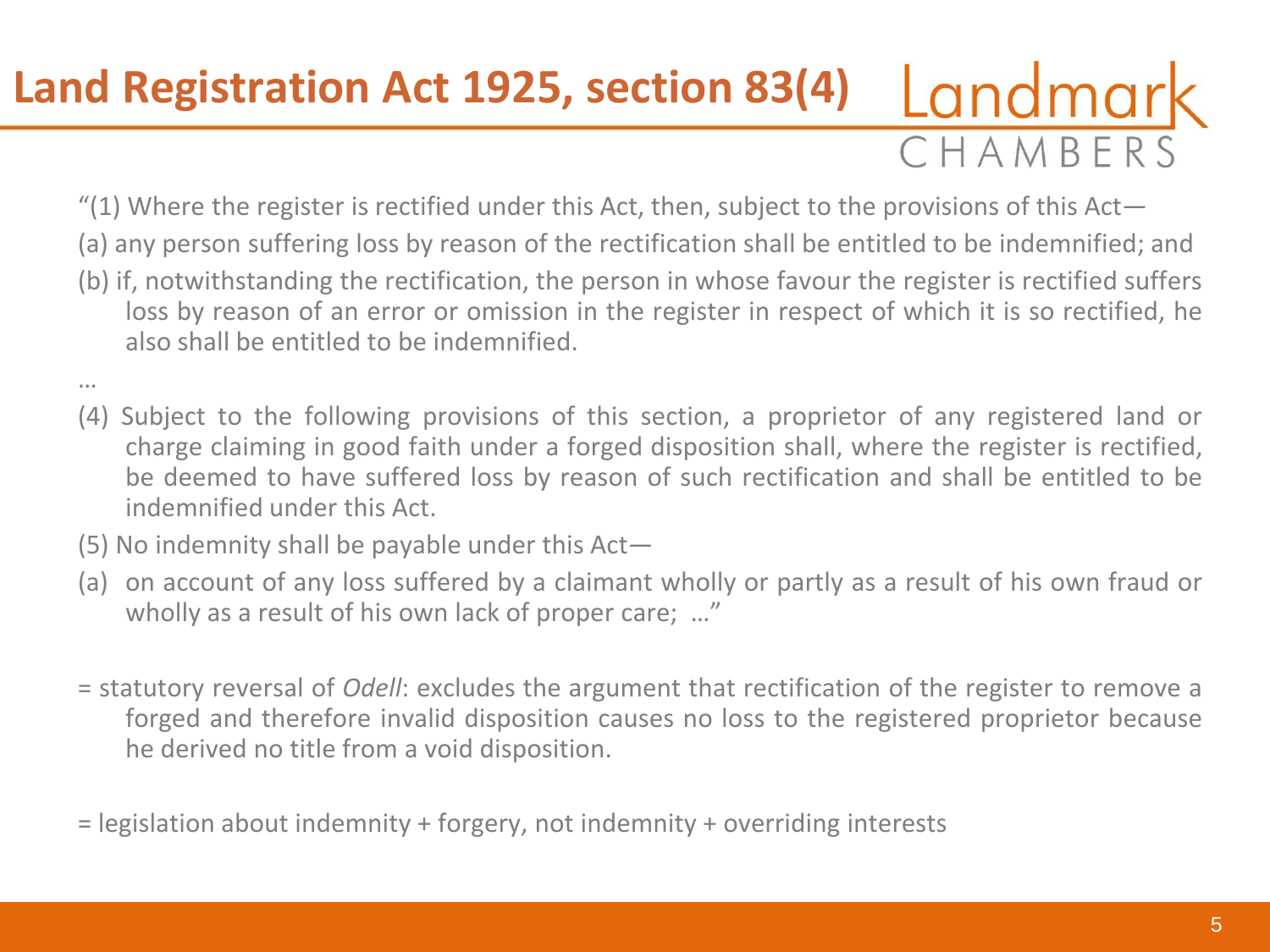CHAMBERS

- Land Registration Act 1925, section 70(1)
	- Including section  $70(1)(g)$ : "the rights of every person in actual occupation of the land ... save where enquiry is made of such person and the rights are not disclosed".
- Land Registration Act 2002, Schedule 3
	- Including para 2: ""An interest belonging at the time of the disposition to a person in actual occupation, so far as relating to land of which he is in actual occupation, except for-

…

(b) an interest of a person of whom inquiry was made before the disposition and who failed to disclose the right when he could reasonably have been expected to do so;

(c) an interest—

(i) which belongs to a person whose occupation would not have been obvious on a reasonably careful inspection of the land at the time of the disposition, and

(ii) of which the person to whom the disposition is made does not have actual knowledge at that time;

…"

= principle of general application in registered conveyancing: registered title is subject to all overriding interests; no separate provision made for cases of forgery.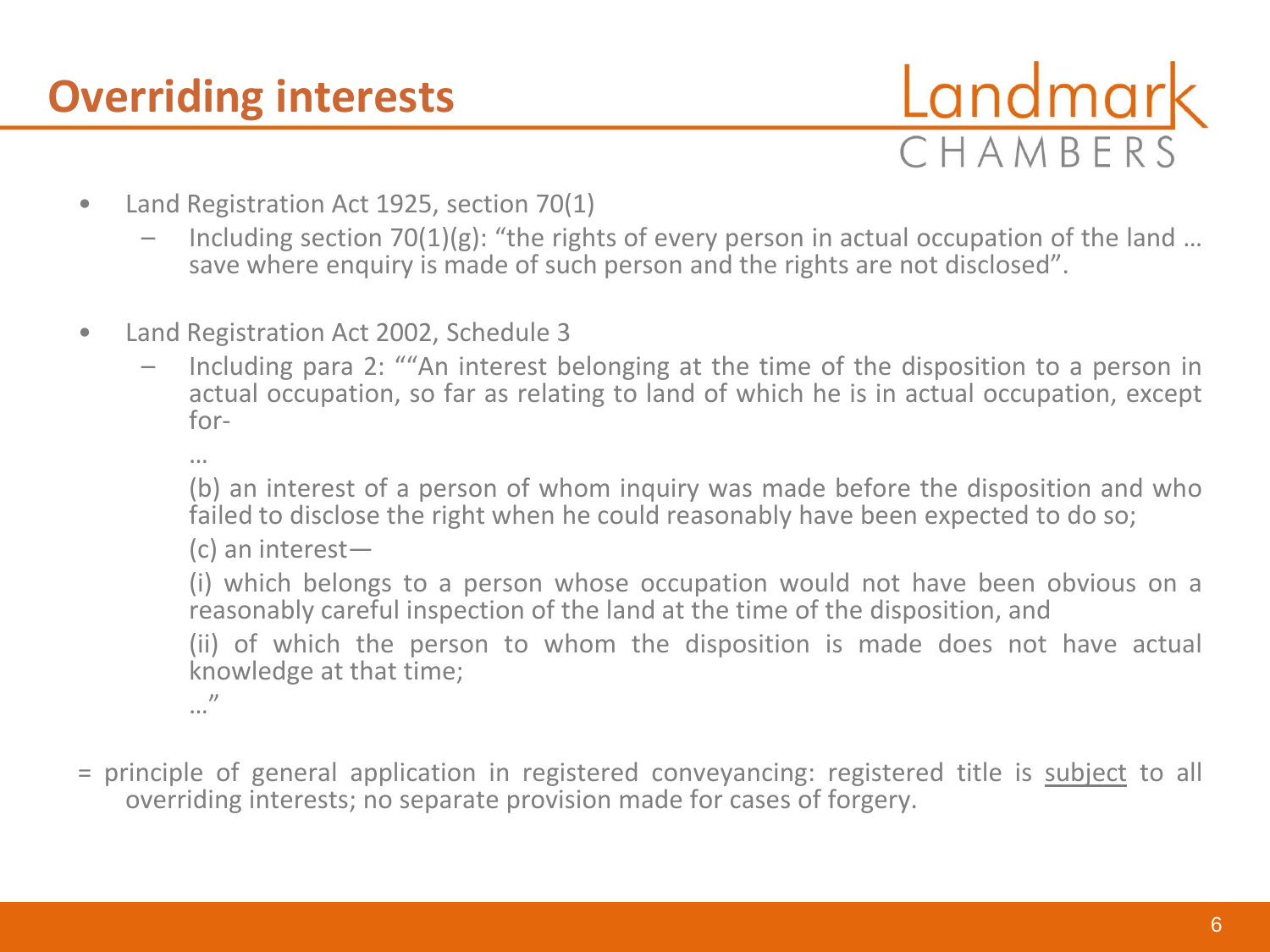### *Re Chowood* **[1933] 1 Ch 574**



- Chowood became registered as proprietor of land including some woodland
- Woodland already occupied by a third party
- Third party (Lyall) had occupied long enough to acquire title by adverse possession
- Register rectified under section 82 of the Land Registration Act 1925 to show Lyall as proprietor of the woodland
- Chowood claimed indemnity
- Clauson J: no indemnity payable because no loss caused to Chowood: Chowood's title was always subject to Lyall's overriding interest
- Rectification of the register in order to give effect to an overriding interest does not amount to loss for the purpose of the indemnity provisions
- = a case about indemnity + overriding interests, not indemnity + forgery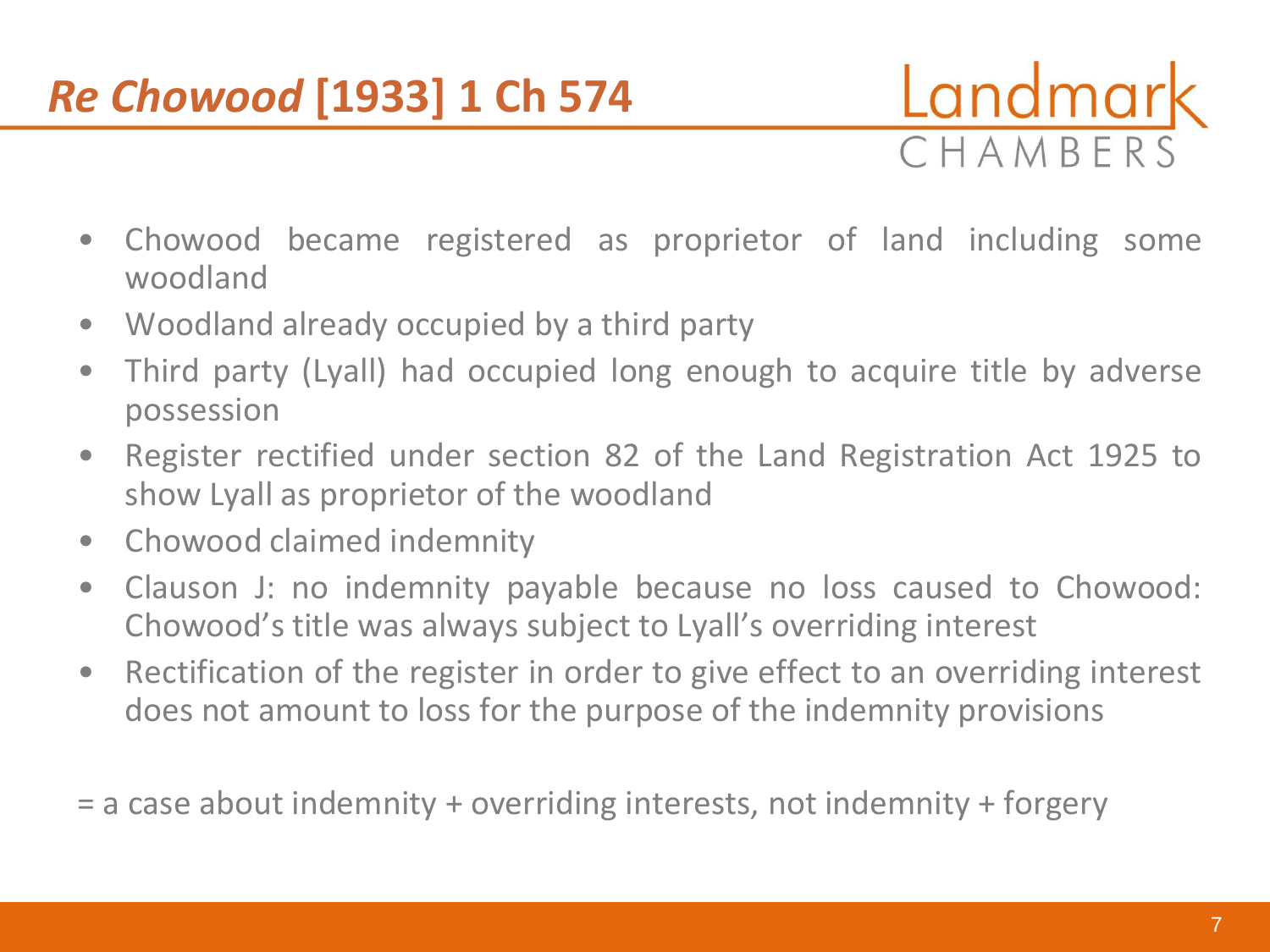

• *Malory Enterprises Ltd v. Cheshire Homes Ltd* [2002] Ch 216

Fraudulent transfer of land to Cheshire Homes

- Transferred the legal estate but left the rightful owner with a beneficial interest in the property
- Rightful owner sought rectification of the register and damages for trespass against Cheshire Homes

Arden LJ held that

- the rightful owner remained in possession of the land at the date of the transfer so that its right to have the fraudulent disposition set aside and the register rectified took effect as an overriding interest under s.70(1)(g) of the 1925 Act
- although registered as proprietor, Cheshire Homes was only vested with bare legal title, the beneficial interest remaining throughout with the rightful owner
- Followed and applied in relation to the 2002 Act in *Fitzwilliam v. Richall Holdings Services Ltd* [2013] 1 P&CR 19 (Newey J)
	- = case about rectification + overriding interests + effect of registration as proprietor, not indemnity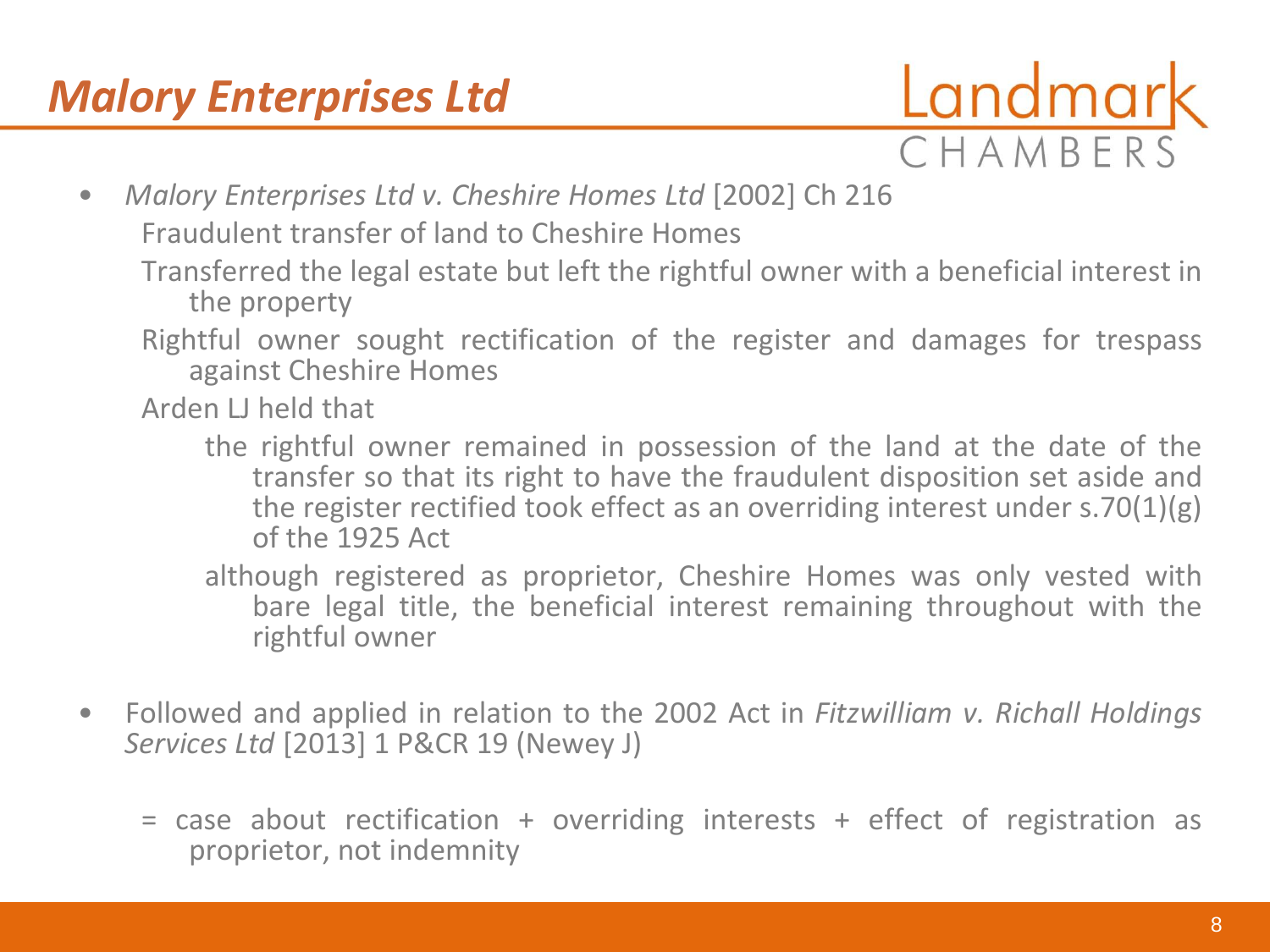

(Attempted) codification of *Chowood*: no longer is every "alteration" of the register a "rectification".

Schedule 8, para 11(2): "Rectification" now requires a combination of

- (a) an "alteration" of the register which
- (b) involves the correction of a "mistake" and
- (c) "prejudicially affects the title of a registered proprietor"

Indemnity only payable in the circumstances listed in Schedule 8, para 1(1): various circumstances involving "mistakes" etc but, relevantly:

"(a) rectification of the register

(b) a mistake whose correction would involve rectification of the register"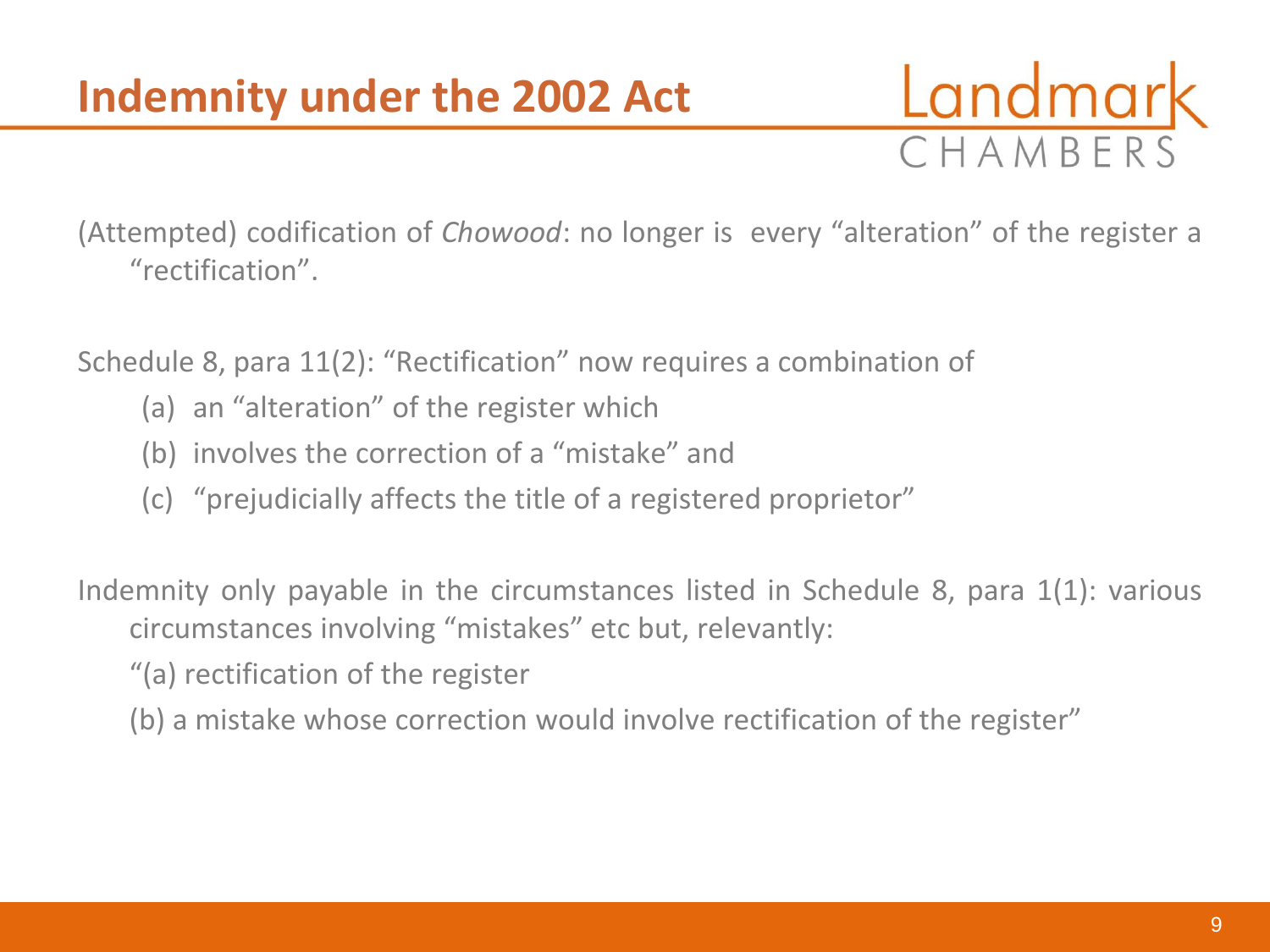

Forgery provision now in Schedule 8, para (2)(b):

 $''(2)$  For the purposes of sub-paragraph  $(1)(a)$ 

… (b) the proprietor of a registered estate or charge claiming in good faith under a forged disposition is, where the register is rectified, to be regarded as having suffered loss by reason of such rectification as if the disposition had not been forged."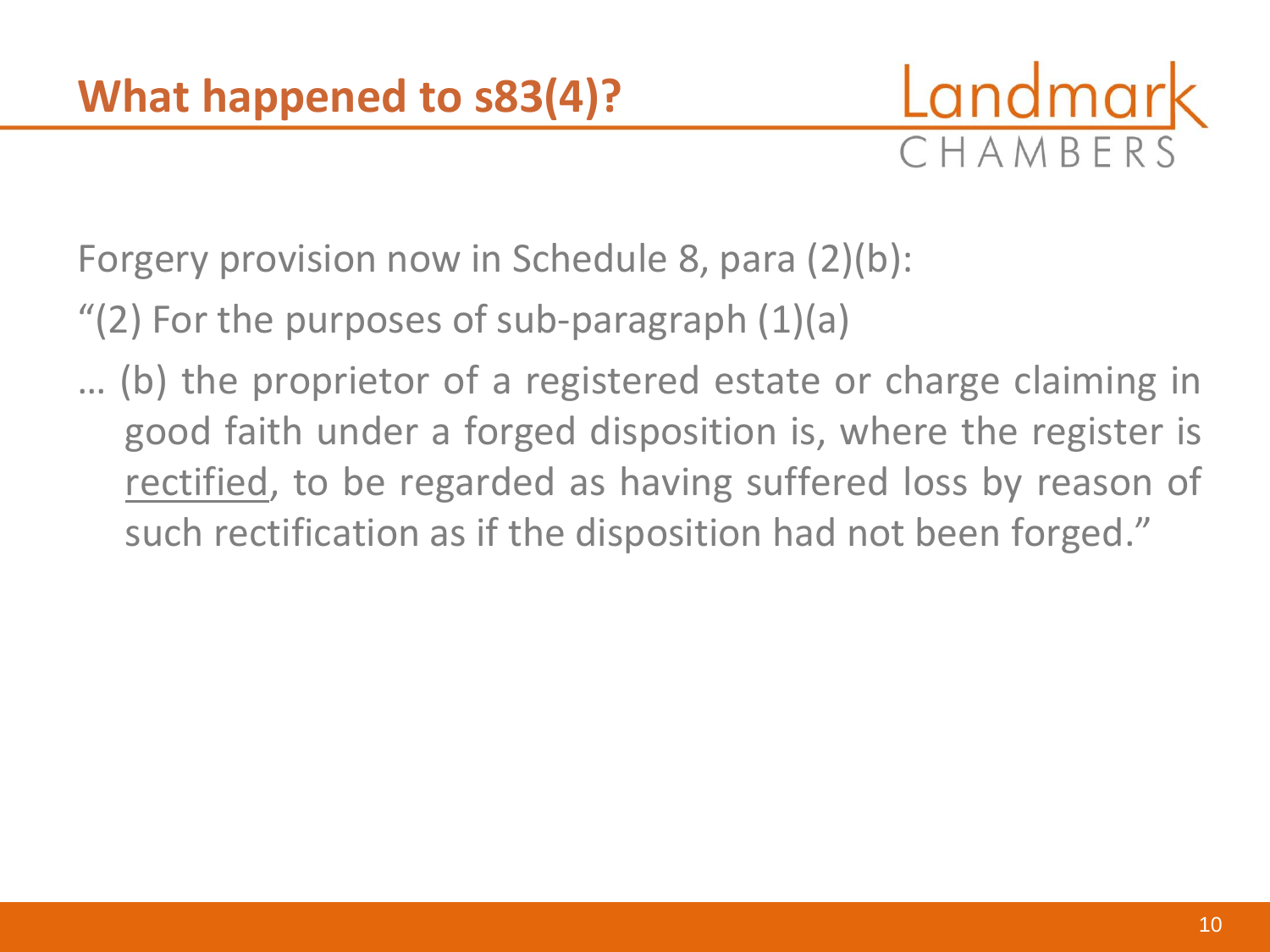

Forgery provision now in Schedule 8, para (2)(b):

"(2) For the purposes of sub-paragraph (1)(a)

… (b) the proprietor of a registered estate or charge claiming in good faith under a forged disposition is, where the register is rectified, to be regarded as having suffered loss by reason of such rectification as if the disposition had not been forged."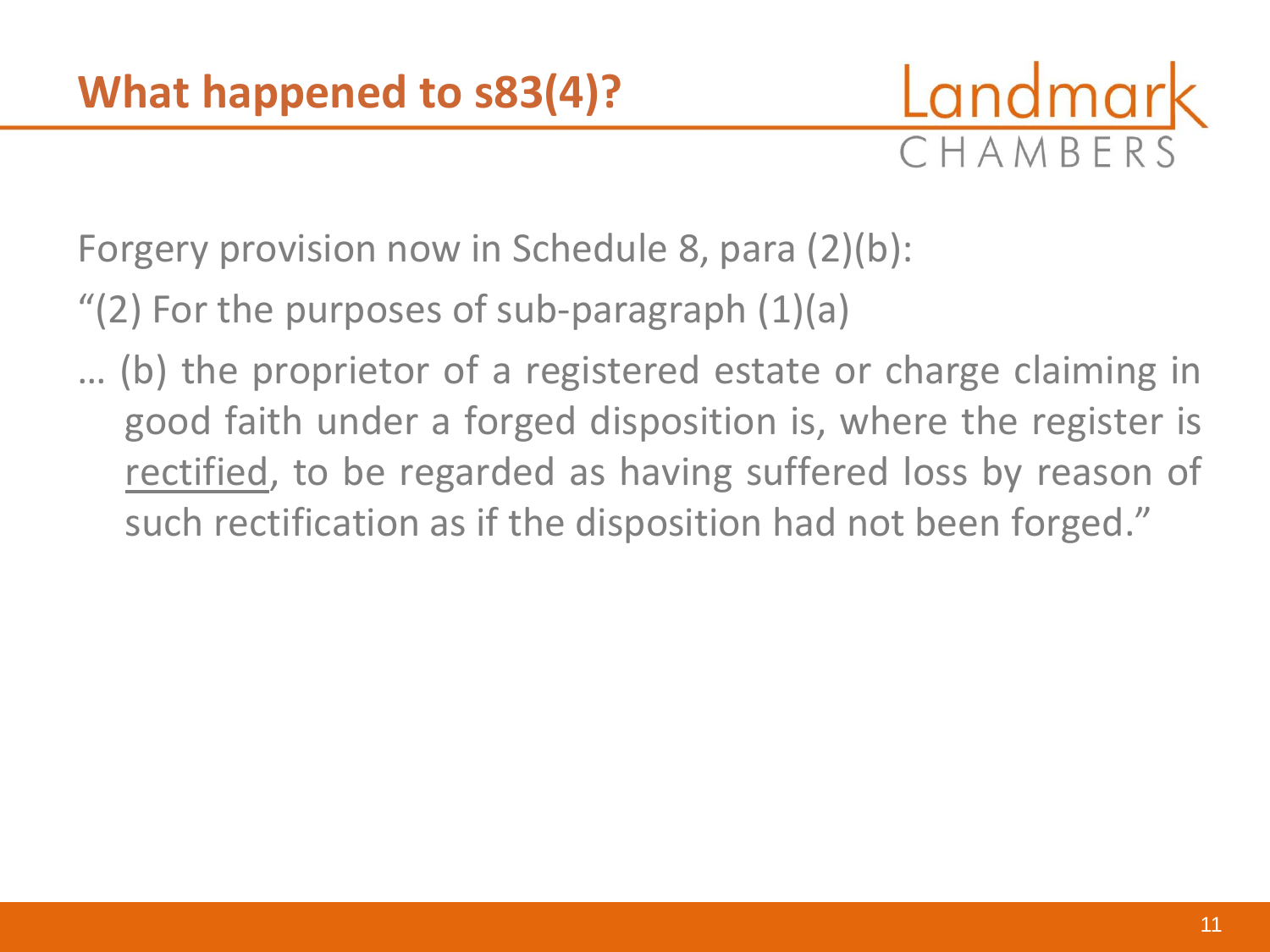

Forgery provision now in Schedule 8, para (2)(b):

"(2) For the purposes of sub-paragraph (1)(a)

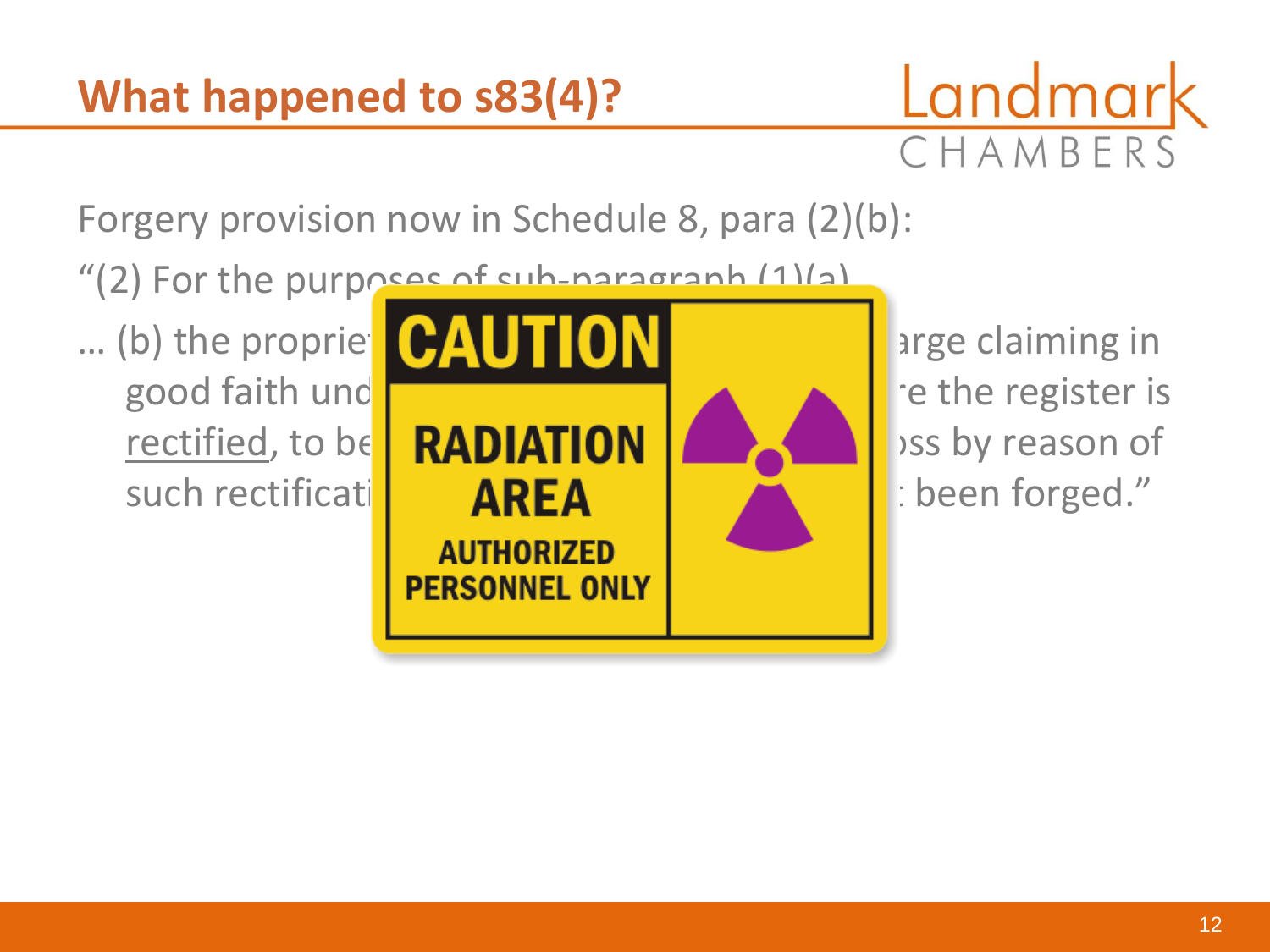

The problem:

Language seems to muddle-up two principles: the language intended to codify *Chowood* (effect of overriding interests) has been muddled-up with language intended to preserve s83(4) (overturning *Re Odell*).

How do the two principles speak to each other?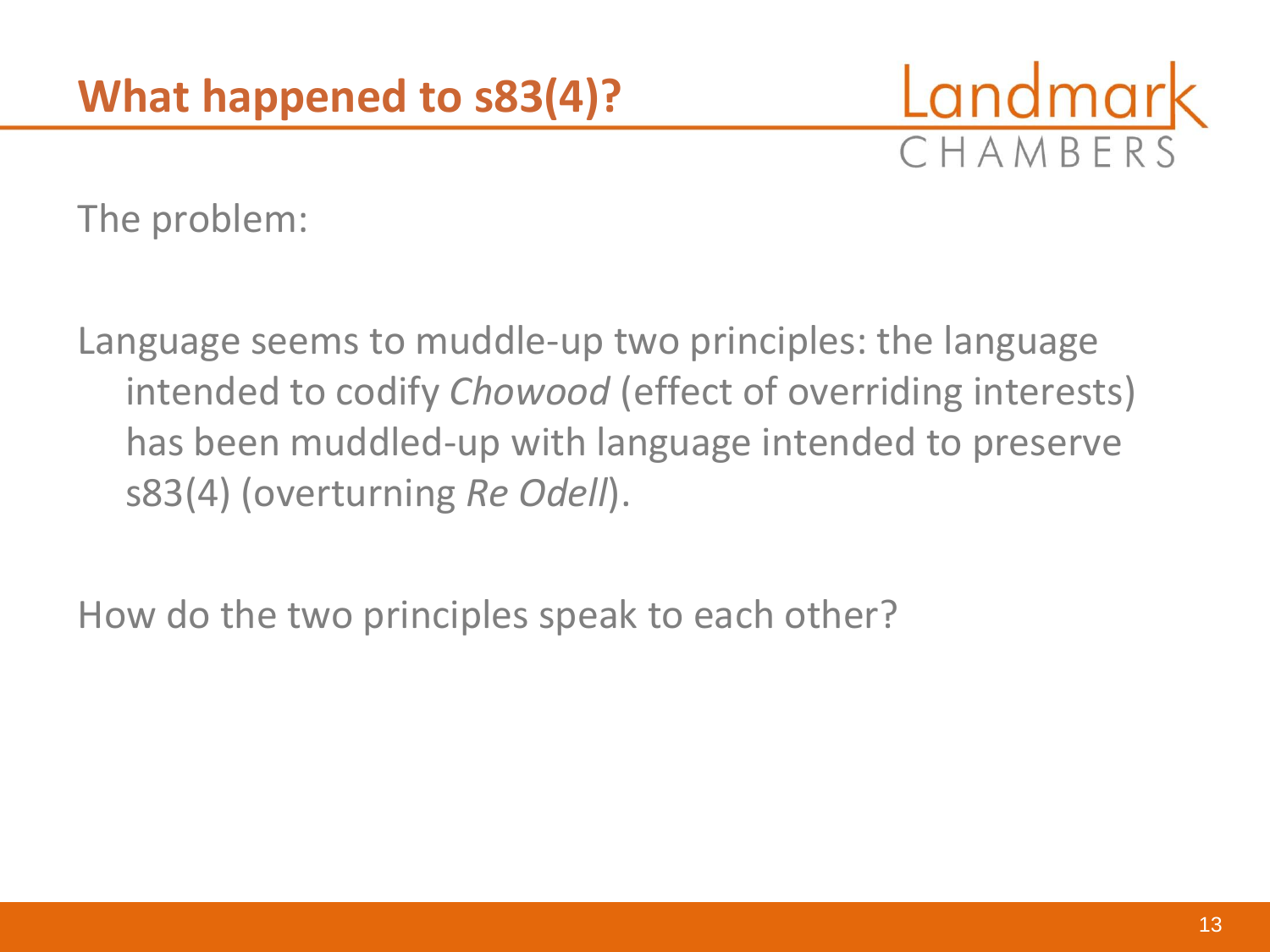

The problem:

Language seems to muddle-up two principles: the language intended to codify *Chowood* (effect of overriding interests) has been muddled-up with language intended to preserve s83(4) (overturning *Re Odell*).

Deliberate or inadvertent?

How do the two principles speak to each other?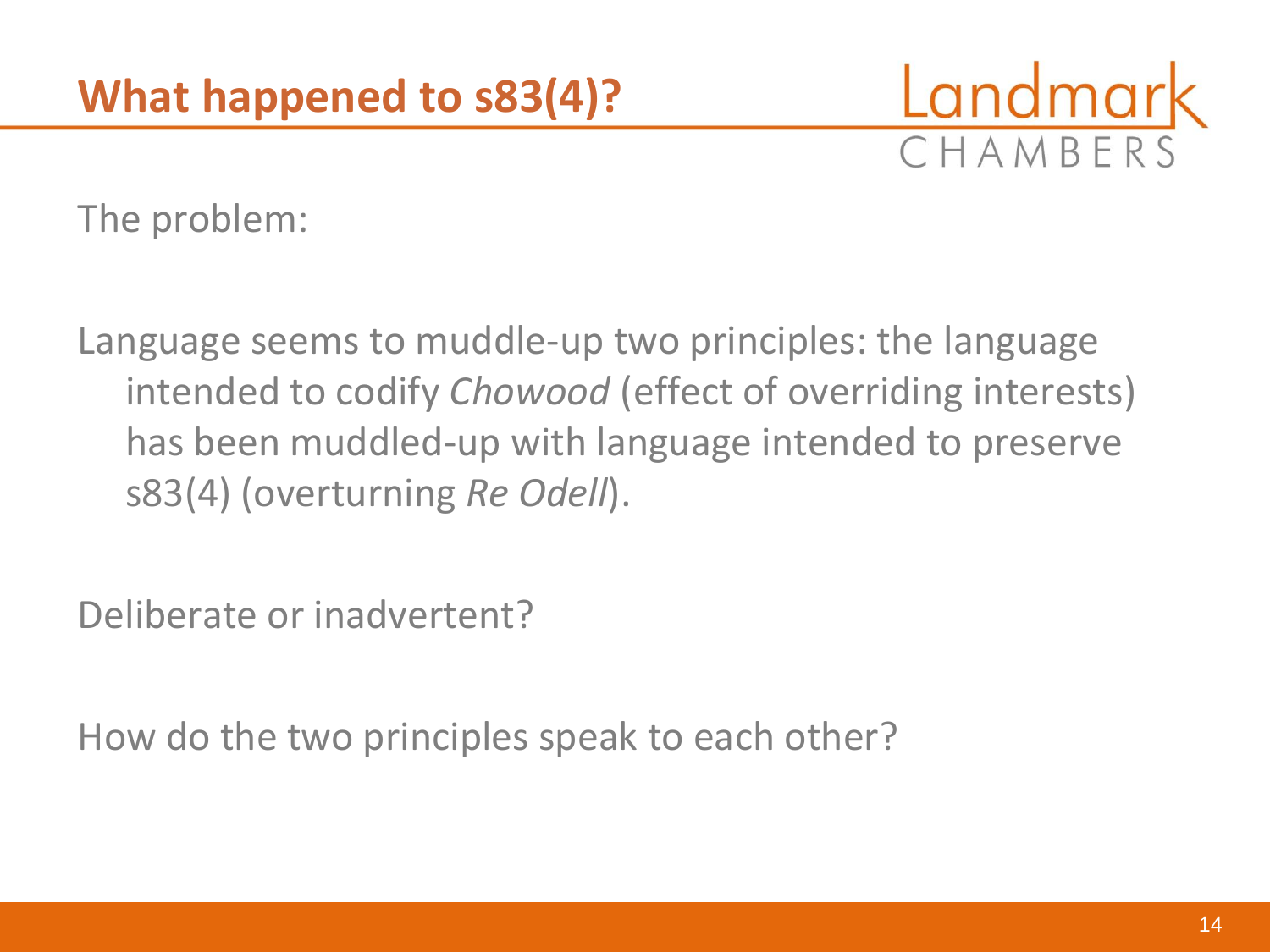

• If *Malory* is correct, then the muddle must be inadvertent, because otherwise there would never be a case in which Schedule 8, para  $1(2)(b)$  could apply.